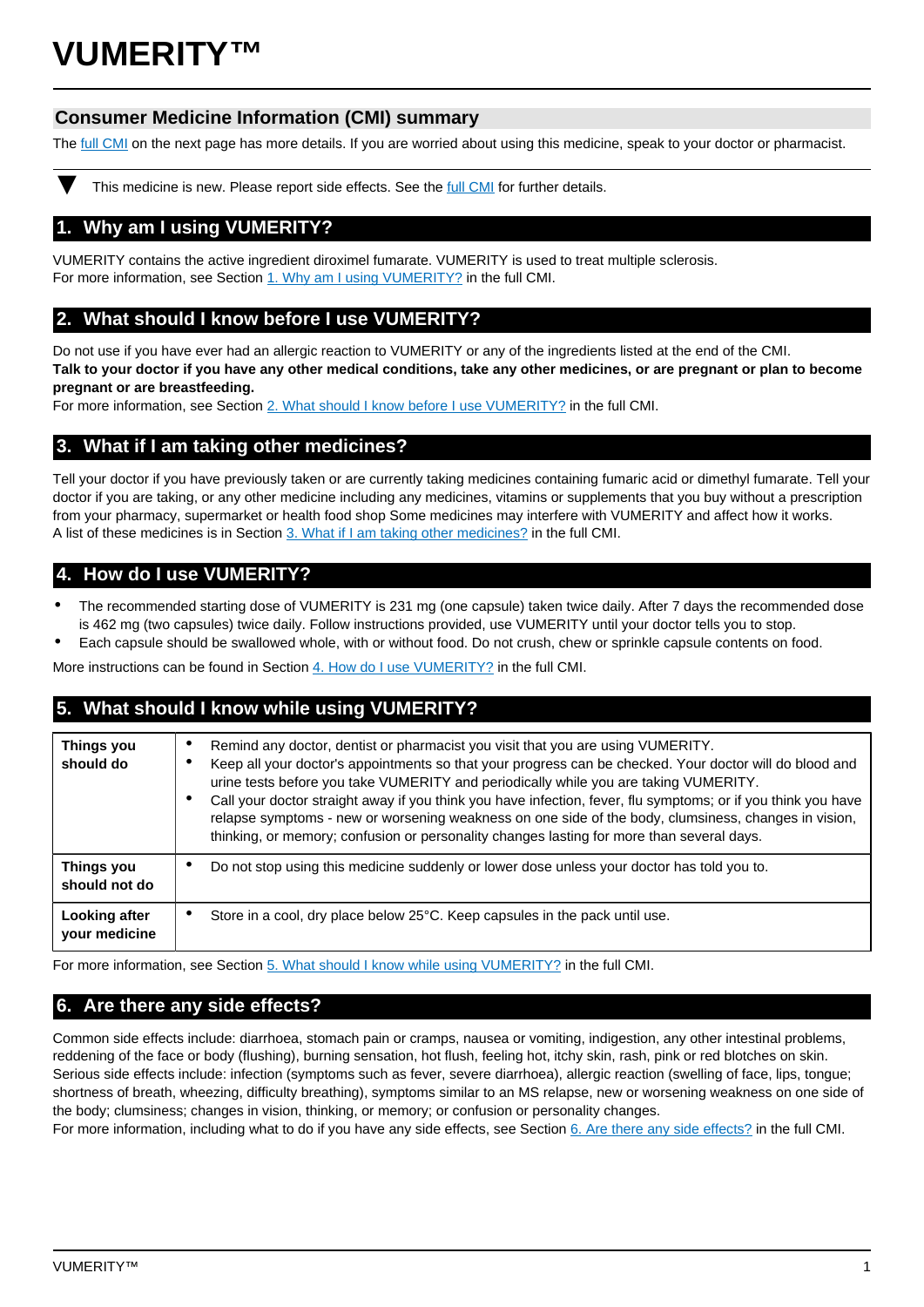<span id="page-1-0"></span>This medicine is subject to additional monitoring. This will allow quick identification of new safety information. You can help by reporting any side effects you may get. You can report side effects to your doctor, or directly at [www.tga.gov.au/reporting](http://www.tga.gov.au/reporting-problems)[problems.](http://www.tga.gov.au/reporting-problems)

# **VUMERITY™**

**Active ingredient(s):** diroximel fumarate

# **Consumer Medicine Information (CMI)**

This leaflet provides important information about using VUMERITY. **You should also speak to your doctor or pharmacist if you would like further information or if you have any concerns or questions about using VUMERITY.**

## **Where to find information in this leaflet:**

- [1. Why am I using VUMERITY?](#page-1-1)
- [2. What should I know before I use VUMERITY?](#page-1-2)
- [3. What if I am taking other medicines?](#page-2-0)
- [4. How do I use VUMERITY?](#page-2-1)
- [5. What should I know while using VUMERITY?](#page-2-2)
- [6. Are there any side effects?](#page-3-0)
- [7. Product details](#page-4-0)

# <span id="page-1-1"></span>**1. Why am I using VUMERITY?**

**VUMERITY contains the active ingredient diroximel fumarate.**

**VUMERITY is used to treat relapsing multiple sclerosis (MS).**

**VUMERITY slows down the progression of physical disability in people with relapsing forms of MS and decreases the number of flare ups (relapses).**

**Some people feel better when they start to take VUMERITY. However, VUMERITY cannot repair damage that has already been caused by MS. When you start VUMERITY you might not notice an improvement, but VUMERITY may still be working to help prevent your MS from becoming worse.**

**The cause of MS is not yet known, MS affects the brain and spinal cord. In MS, the body's immune system reacts against its own myelin (the 'insulation' surrounding nerve fibres). In relapsing forms of MS, people have 'exacerbations' from time to time (e.g. blurred vision, weakness in the legs or arms, or loss of control of bowel or bladder function). They are followed by periods of recovery. Recovery may be complete or incomplete. If it is incomplete there is 'progression of disability'.**

**Diroximel fumarate decreases the inflammation in your brain that is caused by MS and thereby reduces nerve damage.**

**VUMERITY works by reducing inflammatory responses in cells and helps to protect the central nervous system cells against attack. Inflammation of the brain is an important part of the MS disease process.**

<span id="page-1-2"></span>**Safety and efficacy in children and adolescents aged less than 18 years have not been established.**

# **2. What should I know before I use VUMERITY?**

### **Warnings**

#### **Do not use VUMERITY if:**

- you are allergic to diroximel fumarate, or any of the ingredients listed at the end of this leaflet.
- you are allergic to any medicine containing dimethyl fumarate.
- you are suspected to suffer from a rare brain infection called progressive multifocal leukoencephalopathy (PML) or if PML has been confirmed.
- you are being treated with other medicines containing fumaric acid or dimethyl fumarate (creams, tablets or capsules).
- always check the ingredients to make sure you can use this medicine.
- the medicine has expired according to the expiry date printed on the pack or if the pack is damaged or shows signs of tampering.

If you are not sure whether you should start taking this medicine, talk to your doctor.

## **Check with your doctor if you:**

- have any other medical conditions: liver problems, kidney problems, infections, stomach or bowel problems.
- recently received a vaccination.
- suspect you may have shingles.
- take any medicines for any other condition.

During treatment, you may be at risk of developing certain side effects. It is important you understand these risks and how to monitor for them. See additional information under Section [6. Are there any side effects](#page-3-0)?

## **Pregnancy and breastfeeding**

Do not use VUMERITY if you are pregnant unless you have discussed this with your doctor. This is because VUMERITY could harm your unborn baby. Your doctor will discuss the risks and benefits of taking it if you are pregnant.

If you are able to get pregnant, you should use reliable contraception. Check with your doctor if you intend to become pregnant. There is no information on the use of VUMERITY during pregnancy.

Talk to your doctor if you are breastfeeding or intend to breastfeed. It is not known whether VUMERITY passes into breast milk. Your doctor will discuss the risks and benefits of taking it if you are breast-feeding.

#### **Blood and urine tests**

- Before you start VUMERITY, your doctor will do a blood test to check the number of your white blood cells.
- Before you start VUMERITY, your doctor will do a urine test to check your kidney function.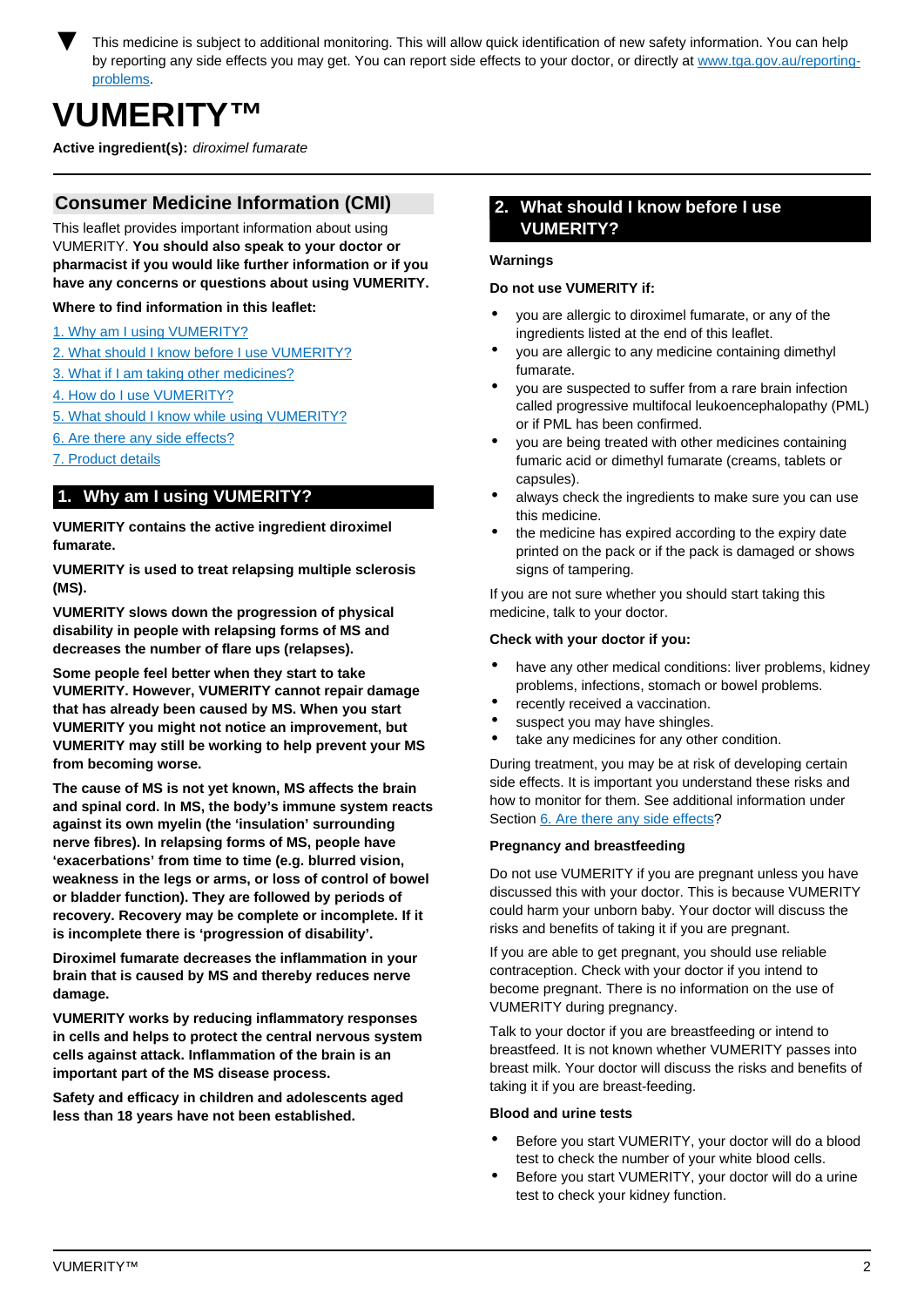Your doctor will make decisions about whether VUMERITY is suitable for you based on these tests.

# <span id="page-2-0"></span>**3. What if I am taking other medicines?**

Tell your doctor or pharmacist if you are taking any other medicines, including any medicines, vitamins or supplements that you buy without a prescription from your pharmacy, supermarket or health food shop.

Tell your doctor if you have previously taken or are currently taking medicines containing fumaric acid or dimethyl fumarate (creams, tablets or capsules). You should not take VUMERITY together with these medicines.

## **Some medicines may interfere with VUMERITY and affect how it works. These include:**

- medicines which affect the kidneys, including some antibiotics (used to treat infections), "water tablets" (diuretics), certain types of painkillers (such as ibuprofen and other similar anti-inflammatory medicines and medicines purchased without a doctor's prescription) and medicines that contain lithium.
- live vaccines.

**These medicines may be affected by VUMERITY or may affect how well it works. You may need different amounts of your medicines, or you may need to take different medicines.**

**Your doctor and pharmacist have more information on medicines to be careful with or avoid while taking this medicine.**

# <span id="page-2-1"></span>**4. How do I use VUMERITY?**

### **How much to take**

- The recommended starting dose of VUMERITY is 231 mg (one capsule) taken twice daily. After 7 days the recommended dose is 462 mg (two capsules) twice daily.
- Each capsule should be swallowed whole. Do not crush, chew or sprinkle capsule contents on food.
- Follow the instructions provided and use VUMERITY until your doctor tells you to stop.

## **When to take VUMERITY**

- Twice a day, with or without food.
- Taking it at the same time each day (e.g. at morning during breakfast and at night during dinner) will help you remember when to take it.
- Your doctor may temporarily reduce your dose. Do not reduce your dose unless your doctor tells you to.

## **If you forget to take VUMERITY**

**If it is almost time for your next dose, skip the dose you missed and take your next dose when you are meant to.**

**Otherwise, take it as soon as you remember, and then go back to taking your medicine as you would normally.**

#### **Do not take a double dose to make up for the dose you missed.**

This may increase the chance of you getting an unwanted side effect.

If you are not sure what to do, ask your doctor or pharmacist.

If you have trouble remembering to take your medicine, ask your pharmacist for some hints.

## **If you take too much VUMERITY**

If you think that you have used too much VUMERITY, you may need urgent medical attention.

#### **You should immediately:**

- phone the Poisons Information Centre **(by calling 13 11 26 in Australia or 0800 764 766 in New Zealand)**, or
- go to the Emergency Department at your nearest hospital.

**You should do this even if there are no signs of discomfort or poisoning.**

# <span id="page-2-2"></span>**5. What should I know while using VUMERITY?**

#### **Things you should do**

**Keep all of your doctor's appointments so that your progress can be checked.**

#### **If you are about to have any blood or urine tests, tell your doctor that you are taking VUMERITY.**

Blood and urine test results may be affected by treatment with VUMERITY.

Your doctor will continue blood and urine tests periodically while you are taking VUMERITY as VUMERITY may affect your white blood cells, kidneys and liver. VUMERITY may cause increases in the level of liver enzymes that will show up in a blood test. VUMERITY may cause proteins (such as albumin) to be detected in a urine test.

#### **Take VUMERITY exactly as your doctor has prescribed.**

**Tell your doctor if you are going to be vaccinated.**

**Tell your partner or caregiver about your treatment.**

**If you are about to be started on any new medicine, remind your doctor and pharmacist that you are taking VUMERITY.**

**Tell any other doctors, dentists, and pharmacists who treat you that you are taking this medicine.**

**If you become pregnant while taking this medicine, tell your doctor immediately.**

**Call your doctor straight away if you:**

have lower lymphocyte counts (a type of white blood cell). Having a low white blood cell count can increase your risk of infection, including PML. PML may lead to severe disability or death. PML has occurred after 1 to 5 years of treatment with the related medicine dimethyl fumarate and so your physician should continue to monitor your white blood cells throughout your treatment, and you should remain observant of any potential symptoms of PML as described below. The risk of PML may be higher if you have previously taken a medicine that suppresses your body's immune system.

The symptoms of PML may be similar to an MS relapse. Symptoms may include new or worsening weakness on one side of the body, clumsiness, changes in vision, thinking, or memory, or confusion or personality changes, or speech and communication difficulties lasting for more than several days.

Therefore, if you believe your MS is getting worse or if you notice any new symptoms while you are on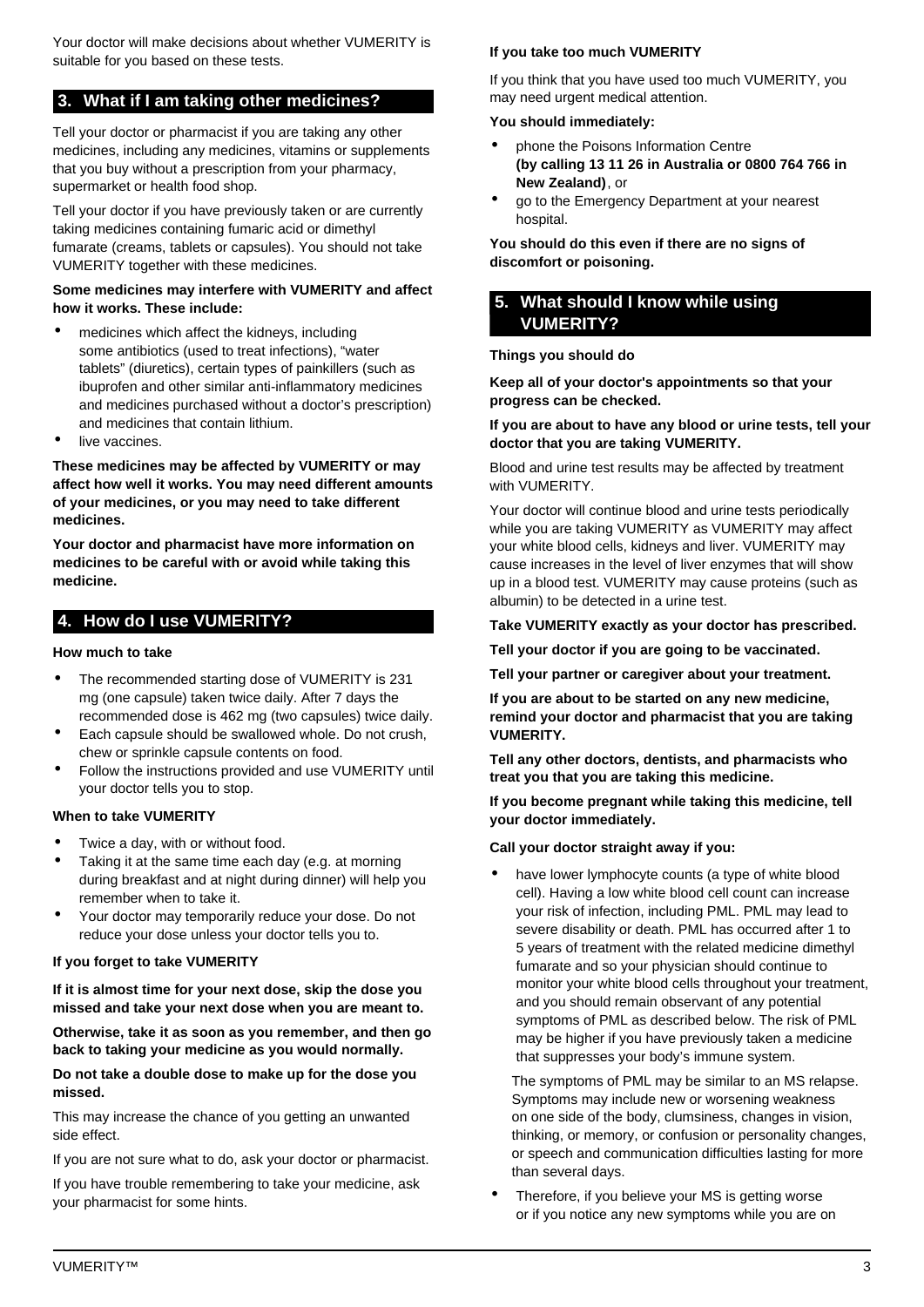VUMERITY treatment, it is very important that you speak to your doctor as soon as possible. Also speak with your partner or caregivers and tell them about your treatment. Symptoms might develop that you do not notice yourself.

• think you have an infection, have fever, or feel like you have the flu. VUMERITY may decrease lymphocyte (white blood cell) counts. White blood cells fight infection. You may get infections more easily while you are taking VUMERITY. Any infection that you already have may get worse. Infections could be serious and sometimes lifethreatening. If you have a serious infection, your doctor may recommend that you stop taking VUMERITY until you recover.

Remind any doctor, dentist or pharmacist you visit that you are using VUMERITY.

## **Things you should not do**

- Do not stop using this medicine or lower the dosage without checking with your doctor.
- Do not take VUMERITY to treat any other complaints unless your doctor tells you to.
- Do not give your medicine to anyone else, even if they have the same condition as you.

#### **Driving or using machines**

### **Be careful before you drive or use any machines or tools until you know how VUMERITY affects you.**

It is not known whether VUMERITY affects ability to drive and use machines.

#### **Drinking alcohol**

### **Tell your doctor if you drink alcohol.**

#### **Looking after your medicine**

- Store your medicine below 25°C.
- Keep your capsules in the pack until it is time to take them.

Store it in a cool dry place away from moisture, heat or sunlight, for example, do not store it:

- in the bathroom or near a sink, or
- in the car or on windowsills.

Heat or dampness can destroy some medicines.

#### **Keep it where young children cannot reach it.**

A locked cupboard at least one-and-a-half metres above the ground is a good place to store medicines.

#### **When to discard your medicine**

Discard your medicine if it has expired or is damaged.

Do not use this medicine after the expiry date.

#### **Getting rid of any unwanted medicine**

If you no longer need to use this medicine or it should be discarded due to expiry or damage, take it to any pharmacy for safe disposal.

## <span id="page-3-0"></span>**6. Are there any side effects?**

All medicines can have side effects. If you do experience any side effects, most of them are minor and temporary. However, some side effects may need medical attention. See the information below and, if you need to, ask your doctor or pharmacist if you have any further questions about side effects.

#### **Less serious side effects**

| Less serious side effects                                                                                                                                                                                                                                                                                | What to do                                                                                                                                                                                                                                                               |
|----------------------------------------------------------------------------------------------------------------------------------------------------------------------------------------------------------------------------------------------------------------------------------------------------------|--------------------------------------------------------------------------------------------------------------------------------------------------------------------------------------------------------------------------------------------------------------------------|
| Stomach and bowels:<br>Diarrhoea<br>Stomach pain or cramps<br>Nausea or vomiting<br>Indigestion<br>Any other intestinal problems<br>Body temperature and skin:<br>reddening of the face or body<br>burning sensation<br>hot flush, feeling hot<br>itchy skin<br>rash<br>pink or red blotches on the skin | Speak to your<br>doctor if you<br>have any of<br>these less<br>serious side<br>effects and<br>they worry you.<br>If any of these<br>persist or<br>worsen, talk<br>to your doctor<br>as some of<br>them may<br>also be due to<br>an infection<br>or allergic<br>reaction. |

## **Serious side effects**

| Serious side effects                                                                                                                                                                                                                                                                                                                                                                                                          | What to do                                                                                                                                                                                                                          |
|-------------------------------------------------------------------------------------------------------------------------------------------------------------------------------------------------------------------------------------------------------------------------------------------------------------------------------------------------------------------------------------------------------------------------------|-------------------------------------------------------------------------------------------------------------------------------------------------------------------------------------------------------------------------------------|
| signs of infection (e.g.,<br>unexplained fever, severe<br>diarrhoea).<br>This is a serious side effect that may                                                                                                                                                                                                                                                                                                               | Call your<br>doctor straight<br>away, if you<br>notice and of                                                                                                                                                                       |
| require medical attention.                                                                                                                                                                                                                                                                                                                                                                                                    | these serious<br>side effects.                                                                                                                                                                                                      |
| swelling of your face, lips, tonguen<br>or other parts of the body<br>shortness of breath, wheezing,<br>difficulty breathing, chest pain or<br>discomfort<br>symptoms similar to an MS<br>relapse which may be due to PML,<br>new or worsening weakness on<br>one side of the body; clumsiness;<br>changes in vision, thinking,<br>or memory; or confusion or<br>personality changes.<br>The above list includes very serious | <b>Stop taking</b><br><b>VUMERITY,</b><br>call your<br>doctor straight<br>away, or go<br>straight to the<br><b>Emergency</b><br>Department at<br>your nearest<br>hospital if you<br>notice any of<br>these serious<br>side effects. |
| side effects. You may need urgent<br>medical attention or hospitalisation.<br>These side effects are very rare.                                                                                                                                                                                                                                                                                                               |                                                                                                                                                                                                                                     |

**Tell your doctor or pharmacist if you notice anything else that may be making you feel unwell.**

Other side effects not listed here may occur in some people.

## **Reporting side effects**

After you have received medical advice for any side effects you experience, you can report side effects to the Therapeutic Goods Administration online at [www.tga.gov.au/](http://www.tga.gov.au/reporting-problems) [reporting-problems](http://www.tga.gov.au/reporting-problems). By reporting side effects, you can help provide more information on the safety of this medicine.